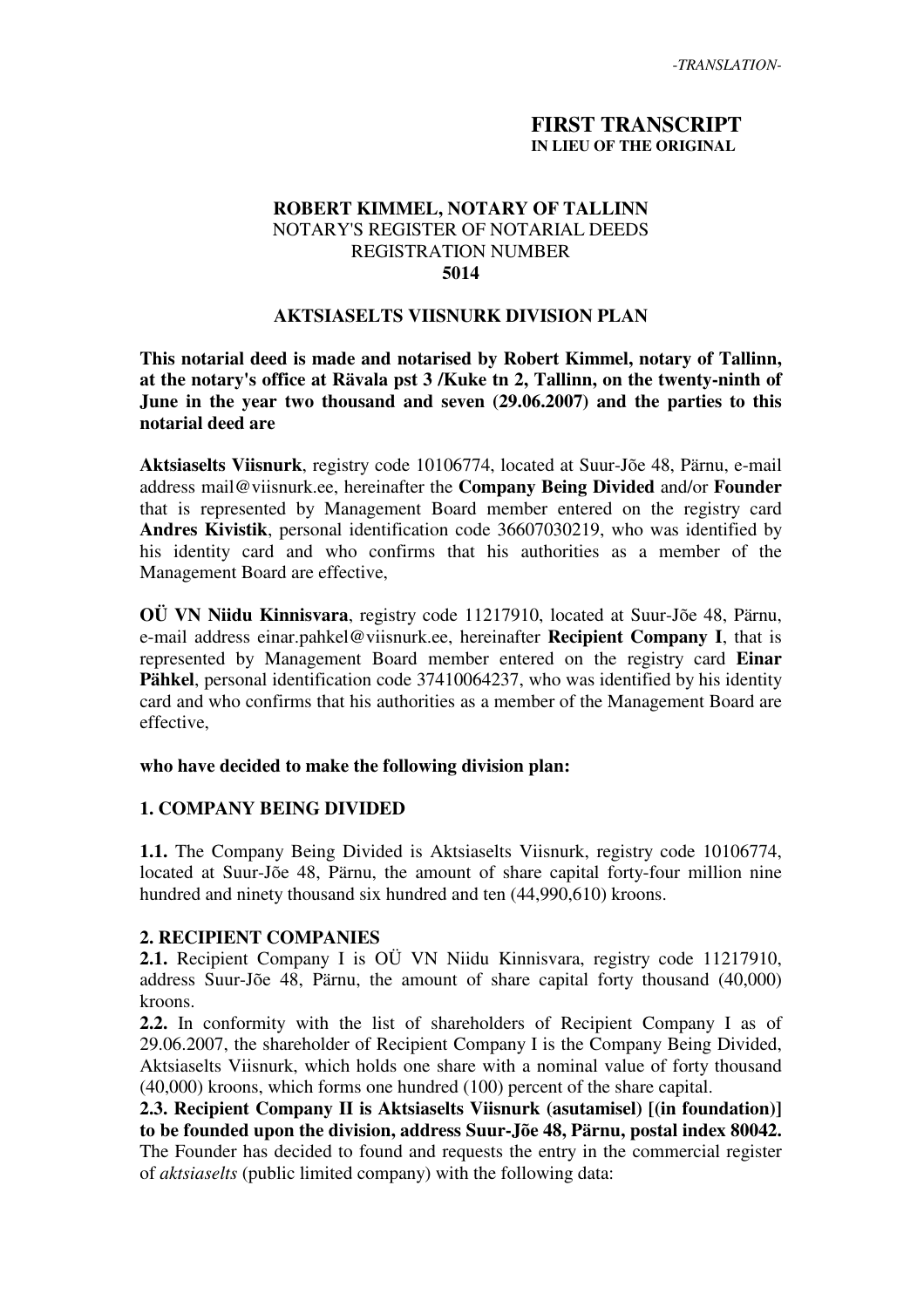**2.3.1.** The business name of Recipient Company II to be founded is Aktsiaselts Viisnurk. Upon division, the Company Being Divided transfers the business name "Aktsiaselts Viisnurk" to Recipient Company II and adopts a resolution to change its business name together with the division resolution.

**2.3.2.** The seat of the company is in Pärnu, Republic of Estonia, and its address is Suur-Jõe 48, Pärnu, Republic of Estonia, postal index 80042.

**2.3.3.** The intended amount of the share capital of the company is forty-four million nine hundred and ninety thousand six hundred and ten (44,990,610) kroons, which is divided into four million four hundred and ninety-nine thousand sixty-one (4,499,061) shares with a nominal value of ten (10) kroons. Payment for the shares shall be made with the assets transferred to Recipient Company II in conformity with this division plan. The value of the nonmonetary contribution shall be determined by the Management Board of Recipient Company II by its resolution and the valuation shall be verified by an auditor.

**2.3.4.** The members of the Management Board of the company are Erik Piile, personal identification code 36411144221, residing in Pärnu, Andres Kivistik, personal identification code 36607030219, residing in Harku rural municipality, Harju county, and Einar Pähkel, personal identification code 37410064237, residing in Pärnu. The right of representation of the members of the Management Board is not restricted and each member of the Management Board may represent the company in sole person in all legal acts. Andres Kivistik and Einar Pähkel hereby confirm that they have the right to be a member of the management board of a company pursuant to law.

**2.3.5.** The members of the Supervisory Board of the company are Joakim Johan Helenius, personal identification code 35711240072, residing in London, the United Kingdom of Great Britain and Northern Ireland, Ülo Adamson, personal identification code 37809182719, residing in Tallinn, and Gleb Ognyannikov, personal identification code 37205120046, residing in St. Petersburg, Russian Federation.

**2.3.6.** The auditor of the company is AS PricewaterhouseCoopers, registry code 10142876.

**2.3.7.** The financial year of the company begins on 1 January and ends on 31 December.

**2.3.8.** The Founder approves the Articles of Association of the company to be founded (Annex No. 1 to the notarial deed). The date of approving the Articles of Association is the date of attesting this notarial deed.

**2.3.9.** The estimated costs of founding the company total one hundred thousand (100,000) kroons, which shall be paid by the Founder.

**2.3.10. Aktsiaselts Viisnurk, registry code 10106774, who is the owner of trademark VIISNURK (registration number 42549), hereby grants the consent to use the trademark VIISNURK in the business name of Aktsiaselts Viisnurk to be founded.**

**2.4.** Recipient Company I and Recipient Company II are hereinafter jointly or separately referred to also as the **Recipient Company**.

### **3. REPRESENTATIONS AND WARRANTIES OF THE PARTIES**

**3.1.** The representative of the Company Being Divided represents that:

**3.1.1.** Until notarisation of this division plan no resolution has been adopted on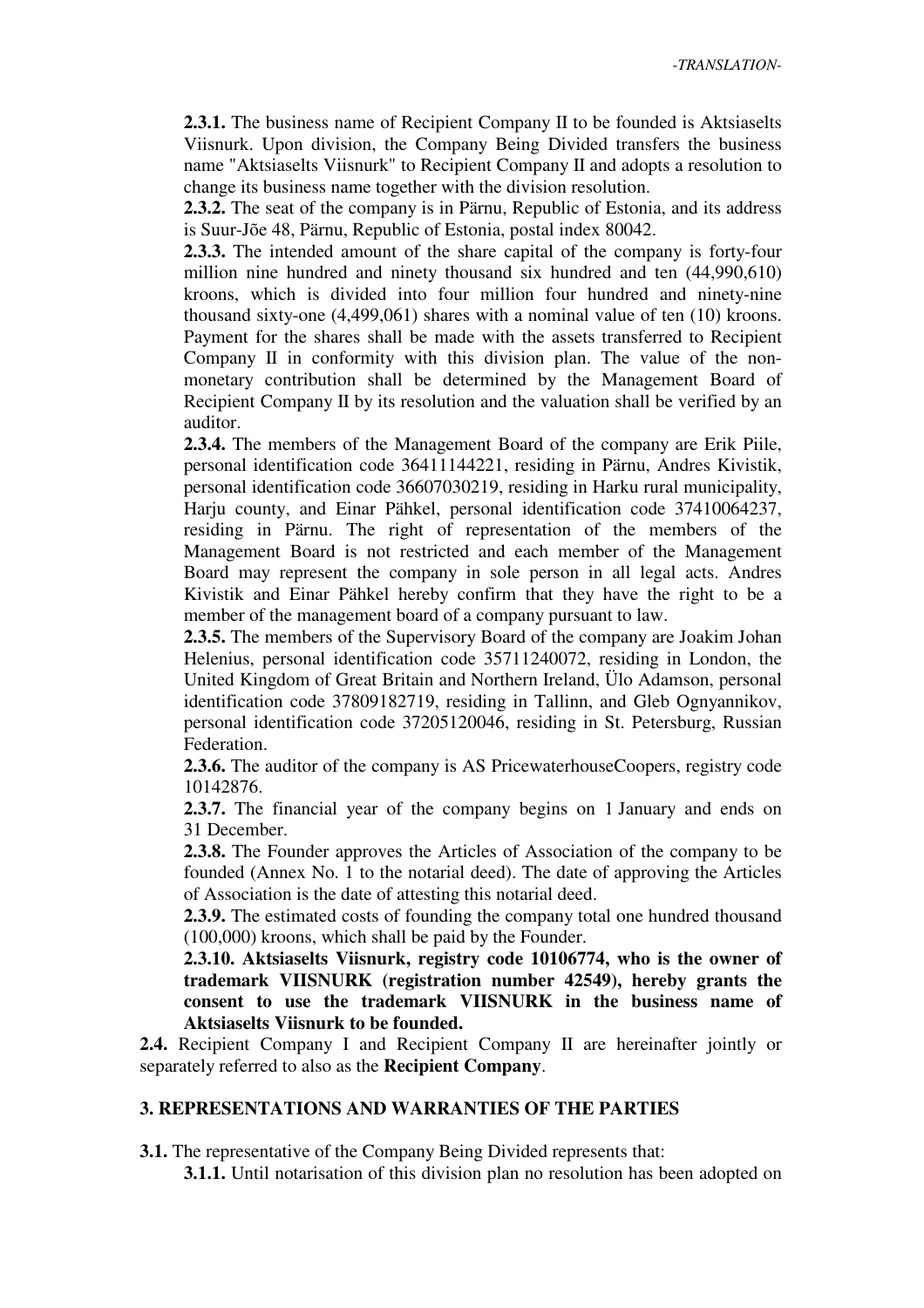changing the amount of the share capital of the Company Being Divided entered in the commercial register.

**3.1.2.** The accounts of the Company Being Divided have been prepared on the basis of the Accounting Act and generally accepted accounting principles.

**3.1.3.** The shares of the Company Being Divided are registered in the Estonian Central Register of Securities.

**3.1.4.** The assets of the Company Being Divided are encumbered with commercial pledge in the first ranking in the amount of thirty-five million (35,000,000) kroons in favour of Aktsiaselts Hansapank, registry code 10060701.

**3.1.5.** The documentation presented by the Company Being Divided to the Management Board of the Recipient Company reflects all the assets and liabilities of the company; and the company has no such liabilities, the company has issued no such guarantees and securities, and the assets of the company have no such encumbrances or restrictions in favour of any third parties that are not recorded in the above documents.

**3.1.6.** The data provided in clause one (1) of this notarial deed have not changed.

### **3.2. Warranties of the Recipient Company**

**3.3.** The person notarising the notarial deed has explained that in conformity with § 468 of the Commercial Code the procedure prescribed for valuation of a nonmonetary contribution of *aktsiaselts* (§ 249 of the Commercial Code) shall be used to assess whether the assets transferred by the company being divided are sufficient for the share capital of the company to be founded.

## **4. DIVISION BY SEPARATION AND THE EXCHANGE OF SHARES FOR SHAREHOLDERS OF THE COMPANY BEING DIVIDED**

**4.1.** Based on this division plan, the Company Being Divided is divided by separation so that it gives a part of its assets on the conditions of this division plan to Recipient Company I specified in clause two-one (2.1.) of the notarial deed and a part of its assets to Recipient Company II in foundation specified in clause two-three (2.3.) of this division plan.

**4.2.** Upon the division, the Company Being Divided Aktsiaselts Viisnurk, registry code 10106774, shall become the shareholder of Recipient Company I and shall hold a share of Recipient Company I with a nominal value of forty thousand (40,000) kroons, which forms one hundred (100) percent of the share capital of Recipient Company I. There will be no exchange for the shareholders of the Company Being Divided.

**4.3.** Upon the division, the shareholders of the Company Being Divided shall become the shareholders of Recipient Company II to be founded and shall hold four million four hundred and ninety-nine thousand sixty-one (4,499,061) shares of Recipient Company II with a nominal value of ten (10) kroons, which form one hundred (100) percent of the share capital of Recipient Company II. The exchange ratio of the shares is one to one (1:1), i.e. each shareholder of the Company Being Divided shall receive one share of Recipient Company II per each share of the Company Being Divided. The circle of shareholders of the Company Being Divided entitled to receive the shares of Recipient Company II shall be determined on the due date to be established in the division resolution.

**4.4.** Upon entry of the division in the register of the seat of the Company Being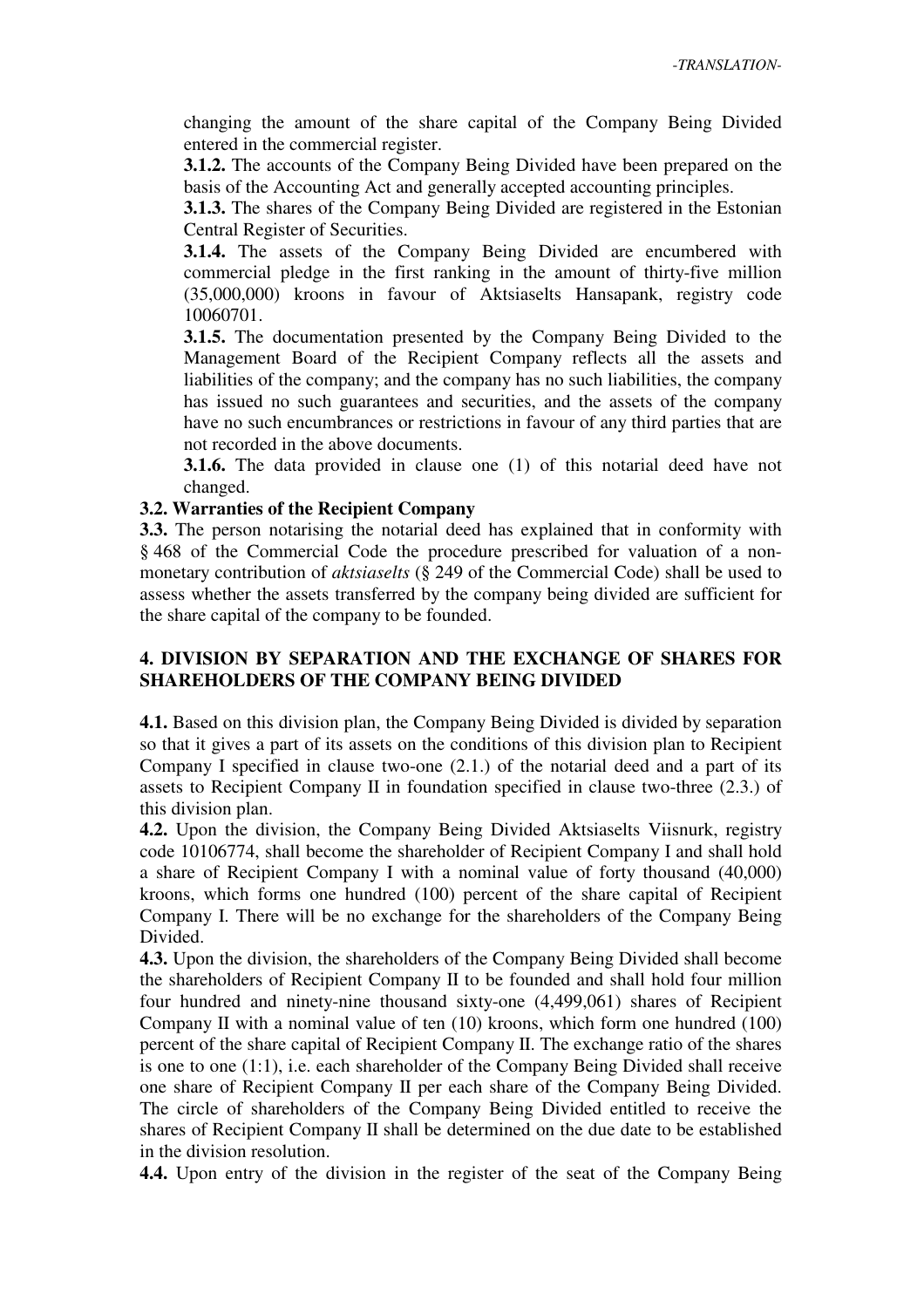-*TRANSLATION-*

Divided, the shareholders of the Company Being Divided shall become the shareholders of Recipient Company II and they have all the rights of shareholders in Recipient Company II in conformity with the Articles of Association of Recipient Company II, which serves as Annex No. 1 to this division plan.

**4.5.** The Company Being Divided undertakes to transfer all the shares of Recipient Company II to the entitled shareholders of the Company Being Divided within ten (10) days from entry of the division in the register of the seat of the Company Being Divided at the latest.

**4.6.** No additional payments shall be made at division.

**4.7.** The share or shares of the Recipient Company give the right to the share of profit of the Recipient Company from entry of the division in the commercial register of the seat of the Company Being Divided.

**4.8.** The division of the Company Being Divided shall not affect the employment contracts entered into with its employees. Employment contracts directly related to the production units transferred to Recipient Company II shall transfer to Recipient Company II on their current conditions. The Company Being Divided shall inform the employees of the division according to the requirements of the Employment Contracts Act.

**4.9.** No bonuses shall be given in connection with the division to members of the Management or Supervisory Boards of the companies participating in the division or to the shareholders entitled to represent the companies participating in the division.

**4.10.** The auditor auditing the division plan shall be paid a fee of fifty-nine thousand (59,000) kroons for it.

#### **5. TRANSFERRED ASSETS**

**5.1.** Upon the division, the Company Being Divided shall transfer the following assets to Recipient Company I:

**5.1.1.** Registered immovable at Niidu tn 11, Pärnu (register part number 2306005) with its essential parts and accessories;

**5.1.2.** Registered immovable at Kase tn 15, Pärnu (register part number 2306505) with its essential parts and accessories;

**5.1.3.** Registered immovable at Kase tn 17, Pärnu (register part number 2306705) with its essential parts and accessories;

**5.1.4.** Registered immovable at Kase tn 24, Pärnu (register part number 2307305) with its essential parts and accessories;

**5.1.5.** Registered immovable at Kase tn 20, Pärnu (register part number 2307205) with its essential parts and accessories;

**5.1.6.** Registered immovable at Kase tn 16, Pärnu (register part number 2306905) with its essential parts and accessories;

**5.1.7.** Registered immovable at Kase tn 26, Pärnu (register part number 2307405) with its essential parts and accessories;

**5.1.8.** Registered immovable at Kase tn 18, Pärnu (register part number 2307105) with its essential parts and accessories;

**5.1.9.** Registered immovable at Arukase tn 8, Pärnu (register part number 2308205) with its essential parts and accessories;

**5.1.10.** Registered immovable at Arukase tn 6, Pärnu (register part number 2308005) with its essential parts and accessories;

**5.1.11.** Registered immovable at Arukase tn 4, Pärnu (register part number 2307805) with its essential parts and accessories;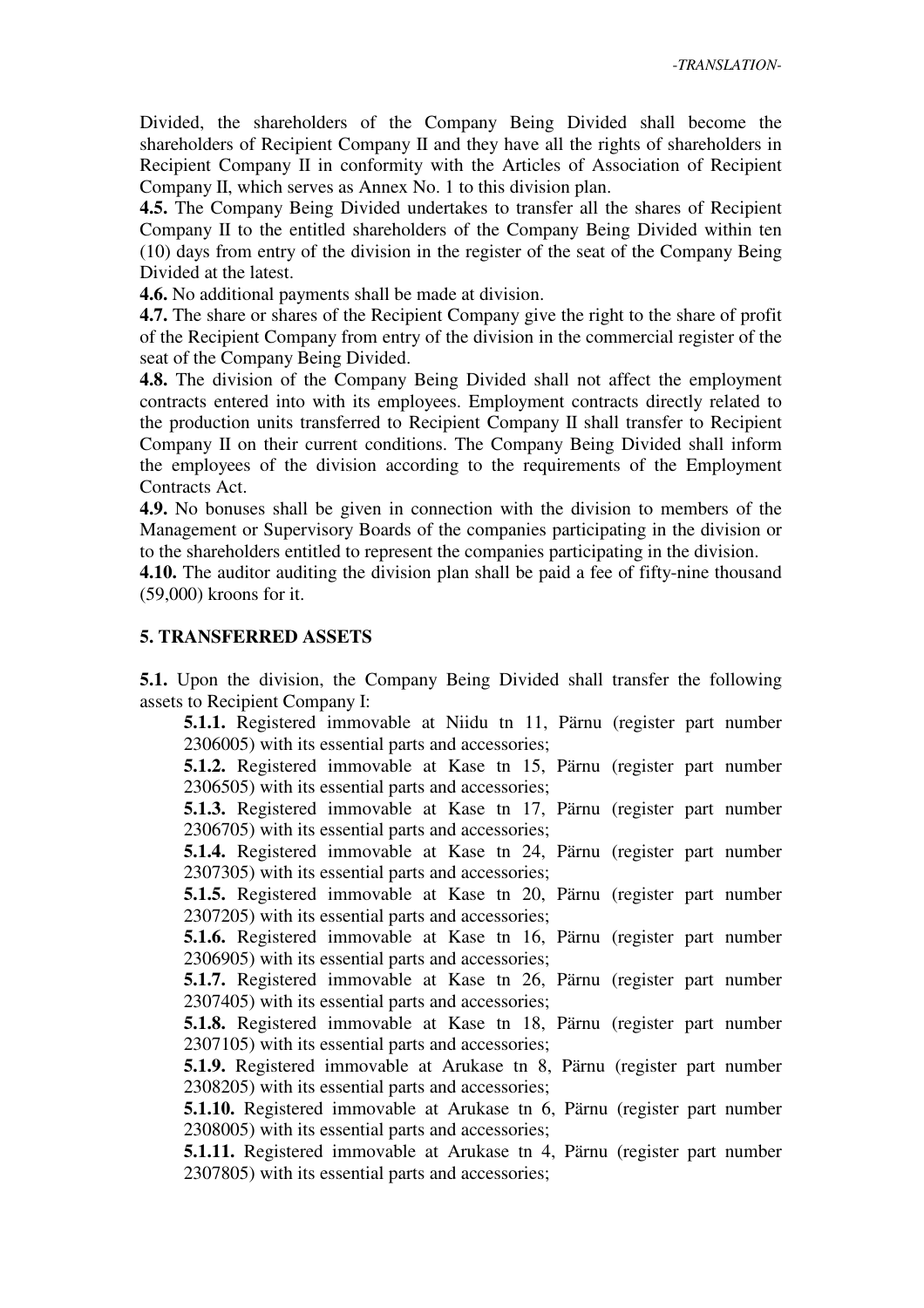**5.1.12.** Registered immovable at Arukase tn 2, Pärnu (register part number 2307605) with its essential parts and accessories;

**5.1.13.** Registered immovable at Niidu tn 9, Pärnu (register part number 2305705) with its essential parts and accessories;

**5.1.14.** Registered immovable at Kase tn 19, Pärnu (register part number 2306805) with its essential parts and accessories;

**5.1.15.** Registered immovable at Kase tn 13, Pärnu (register part number 2306405) with its essential parts and accessories;

**5.1.16.** Registered immovable at Arukase tn 2a, Pärnu (register part number 2307705) with its essential parts and accessories;

**5.1.17.** Registered immovable at Arukase tn 4a, Pärnu (register part number 2307905) with its essential parts and accessories;

**5.1.18.** Registered immovable at Arukase tn 6a, Pärnu (register part number 2308105) with its essential parts and accessories;

**5.1.19.** Registered immovable at Kase tn 16a, Pärnu (register part number 2307005) with its essential parts and accessories;

**5.1.20.** Registered immovable at Kase tn 15a, Pärnu (register part number 2306605) with its essential parts and accessories;

**5.1.21.** Registered immovable at Kase tn 11a, Pärnu (register part number 2306305) with its essential parts and accessories;

**5.1.22.** Registered immovable at Niidu tn 9a, Pärnu (register part number 2305805) with its essential parts and accessories;

**5.1.23.** Registered immovable at Kase tn, Pärnu (register part number 2307505) with its essential parts and accessories;

**5.1.24.** Registered immovable at Ristiku tn, Pärnu (register part number 2308505) with its essential parts and accessories;

**5.1.25.** Registered immovable at Arukase tn, Pärnu (register part number 2308405) with its essential parts and accessories;

**5.1.26.** Registered immovable at Arukase tn, Pärnu (register part number 2308305) with its essential parts and accessories.

**5.2** The assets specified in clauses five-one-one (5.1.1.) to five-one-twenty-six (5.1.26.) of the contract are hereinafter referred to as the **Registered Immovables.**

**5.3.** In addition to the Registered Immovables the Company Being Divided shall transfer to Recipient Company I money in the amount of three hundred and sixty thousand (360,000) kroons to service the mortgage established in favour of the Republic of Estonia specified in clause five-three-six (5.3.6.) of this contract and all the rights and obligations under the following contracts related to the Registered Immovables:

**5.3.1.** The rights and obligations under contracts on establishment of restricted real rights entered in the land register in respect of the Registered Immovables, including contract for establishment of personal right of use entered into on 04.05.2001 between AS Viisnurk and OÜ Ülejõe Soojusvõrk to encumber registered immovable No. 2305705 and usufruct contract entered into on 04.05.2001 between AS Viisnurk and OÜ Ülejõe Soojusvõrk to encumber registered immovable No. 2305705.

**5.3.2.** Production area commercial lease contract No. 1-040199 entered into on 04.01.1999 between AS Holmen Mets and AS Viisnurk to encumber registered immovables No. 2307605, 2307705, 2307805 and 2306805;

**5.3.3.** Lease contract entered into on 01.10.2006 between AS Viisnurk and AS ISS Eesti to encumber registered immovable No. 2305705;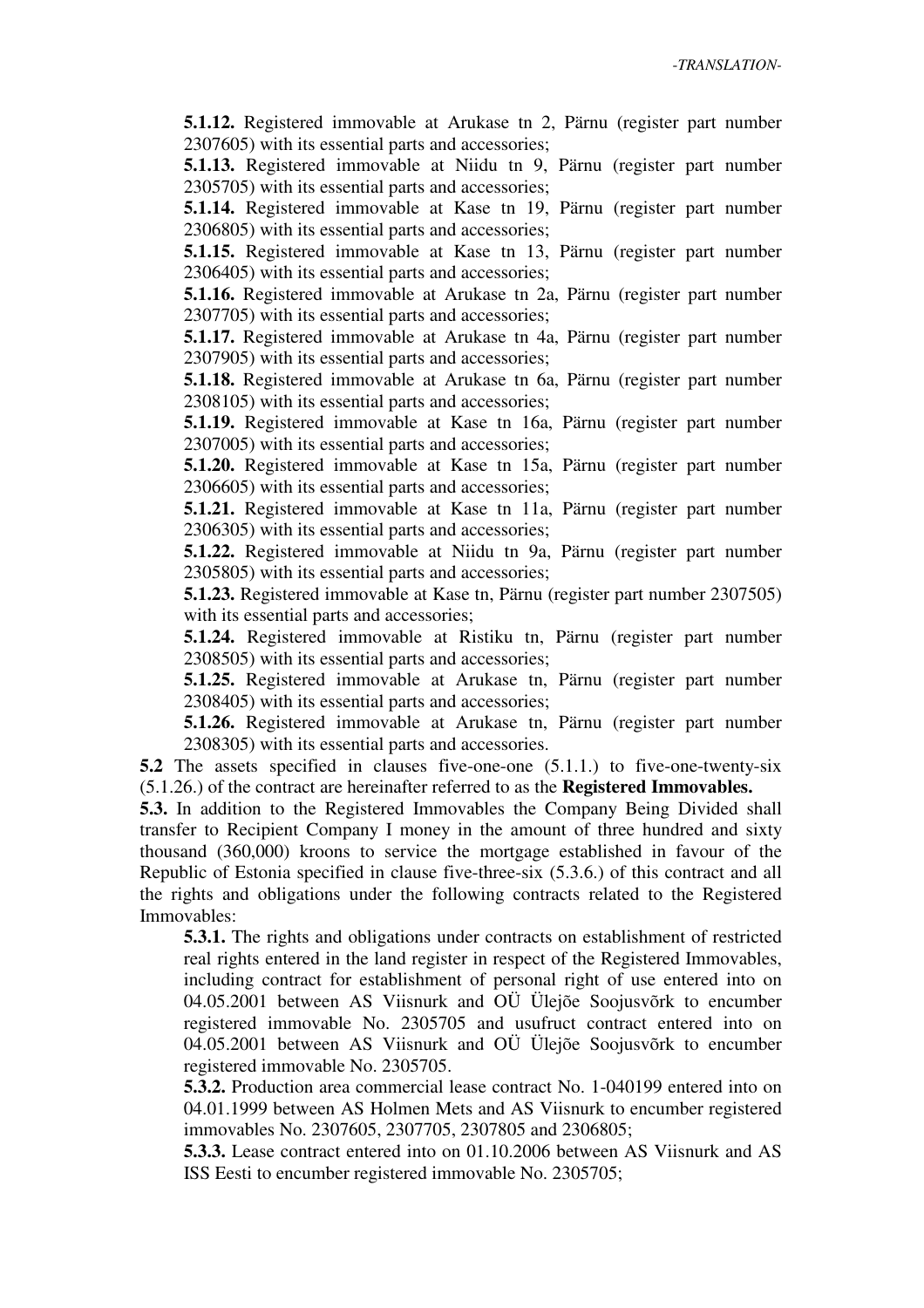**5.3.4.** Commercial lease contract entered into on 01.06.2005 between AS Viisnurk and OÜ Tehnoservice to encumber registered immovable No. 2307105;

**5.3.5.** Preliminary contract entered into on 26.04.2007 between AS Viisnurk and OÜ Tarbegaas to encumber registered immovable No. 2307505 with personal right of use.

**5.3.6.** Contract on purchase and sale of land and establishment of mortgage entered into on 19.05.2000 in respect of the Registered Immovables, under which there is a balance of instalments in the amount of three million one hundred and thirty-three thousand two hundred and sixty-four (3,133,264) kroons owed to the Republic of Estonia and mortgage encumbering registered immovable No. 2306405 in favour of the Republic of Estonia in the amount of five million eight hundred and seventy-four thousand nine hundred (5,874,900) kroons;

**5.3.7.** Other contracts, rights and obligations related to the Registered Immovables, including the obligation to pay land tax in the amount of one hundred and nineteen thousand six hundred and thirty-nine (119,639) kroons.

**5.4.** Upon the division, the Company Being Divided shall transfer to Recipient Company II the assets of the Company Being Divided that are not transferred to Recipient Company I under clause five-one (5.1.) of the division plan and which do not remain in the ownership of the Company Being Divided under clause five-five (5.5.) of the division plan. The Company Being Divided shall transfer to Recipient Company II *inter alia* all the assets, rights and obligations related to the production and retail sale of furniture and building materials that are listed in Annex No. 2 to this division plan (upon a change in the composition of assets by the time of the transfer of assets, the actual composition of assets shall serve as a basis), including the business name.

**5.5.** A share of Recipient Company I with a nominal value of forty thousand (40,000) kroons and money in the amount of four hundred thousand (400,000) kroons shall remain in the ownership of the Company Being Divided. All the remaining assets shall be distributed between the Recipient Companies according to clauses five-one (5.1.) and five-four (5.4.) of this division plan.

**5.6.** Upon agreement with Aktsiaselts Hansapank, the commercial pledge established on the assets of the Company Being Divided in favour of Aktsiaselts Hansapank in the amount of thirty-five million (35,000,000) kroons shall be deleted and a commercial pledge in the same amount shall be established on the assets of Recipient Company II.

**5.7.** Upon agreement with Aktsiaselts Hansapank, the combined mortgage encumbering the Registered Immovables established in favour of Aktsiaselts Hansapank in the amount of thirty-six million (36,000,000) kroons shall be deleted.

### **6. EXPLANATIONS**

**6.1.** Companies participating in a division shall be solidarily liable for the obligations of the company being divided which arise before entry of the division in the commercial register of the seat of the company being divided. In relations between solidary debtors, only persons to whom obligations are assigned by the division agreement are obligated persons.

**6.2.** A company participating in a division to whom obligations are not designated by the division agreement shall be liable for the obligations of the company being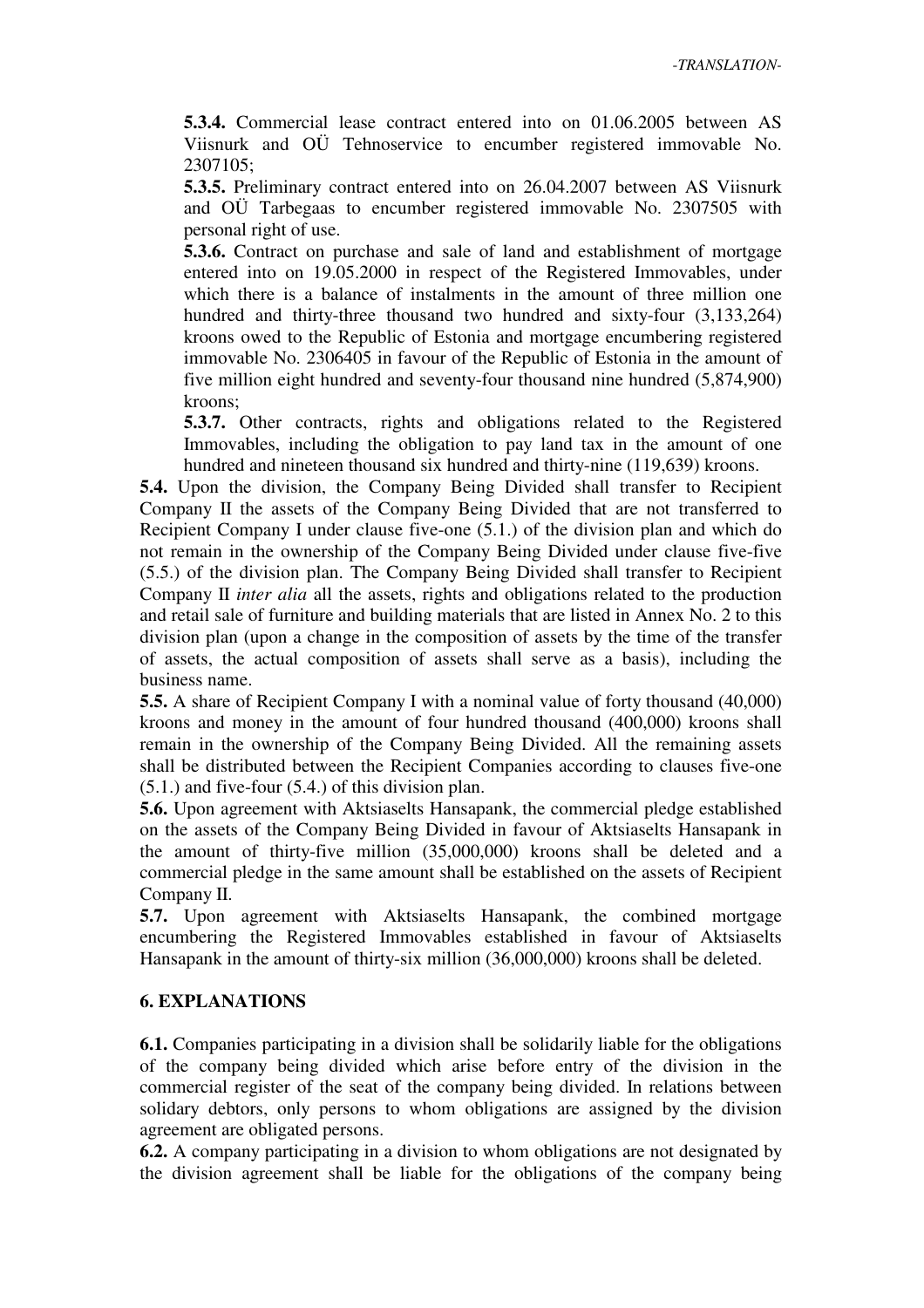divided if the due date for their performance arrives within five years after entry of the division in the commercial register of the seat of the company being divided.

**6.3.** Immediately after a division has been entered in the commercial register of the seat of the company being divided, the company participating in the division shall publish a division notice to the creditors of the companies participating in the division in the publication *Ametlikud Teadaanded*, informing them of the possibility to submit, within six months after the publication of the notice, their claims in order to receive a security. The company participating in division must secure the claims of the creditors within six (6) months after the publication of such notice if the creditors have no possibility to demand satisfaction of the claims and they prove that the division may endanger the fulfilment of the claims.

**6.4.** The members of the management board and supervisory board, or the managing partners of a company participating in a division shall be solidarily liable to the company, the partners or shareholders, and the company's creditors for any damage wrongfully caused by the division. The limitation period for such claim shall be five (5) years from entry of the division in the commercial register of the seat of the company being divided.

**6.5.** Upon division, the shares of the partners or shareholders of the company being divided shall be exchanged for shares of the recipient companies. The rights of third persons with regard to exchanged shares shall remain valid with regard to the shares of the recipient company.

**6.6.** The shares held by a recipient company or by the company being divided itself, or by a person acting in his or her own name but on account of the company shall not be exchanged upon division and shall become invalid, except if the company being divided, upon separation, becomes the sole shareholder of the recipient company.

**6.7.** Rights and obligations shall arise from a division agreement if the division agreement is approved by all the companies participating in the division. A division resolution shall be in writing. All the partners or shareholders of a company being divided must be in favour of the merger resolution if, in the recipient company, shares are to be determined between the partners or shareholders of the company being divided based on a different proportion than in the company being divided.

**6.8.** A division shall not be contested after its entry in the commercial register of the seat of the company being divided.

**6.9.** Companies participating in a division shall be solidarily liable for the obligations of the company being divided which arise before entry of the division in the commercial register of the seat of the company being divided. In relations between solidary debtors, only persons to whom obligations are assigned by the division agreement are obligated persons.

**6.10.** A division shall be entered in the commercial register of the seat of the company being divided if it is entered in the commercial registers of the seats of all recipient companies. Entries in the commercial registers of the seats of the recipient companies shall indicate that the division shall be deemed to be effected as of entry in the commercial register of the seat of the company being divided.

**6.11.** The management board of or the partners entitled to represent a company participating in a division shall submit a petition for entry of the division in the commercial register of the seat of the company not earlier than one (1) month after approval of the division agreement. The following shall be appended to the petition: a notarised copy of the division agreement; the division resolution; the minutes of the meeting of partners or shareholders if the division resolution is made at a meeting; the permission for division, if required; the division report or the agreements not to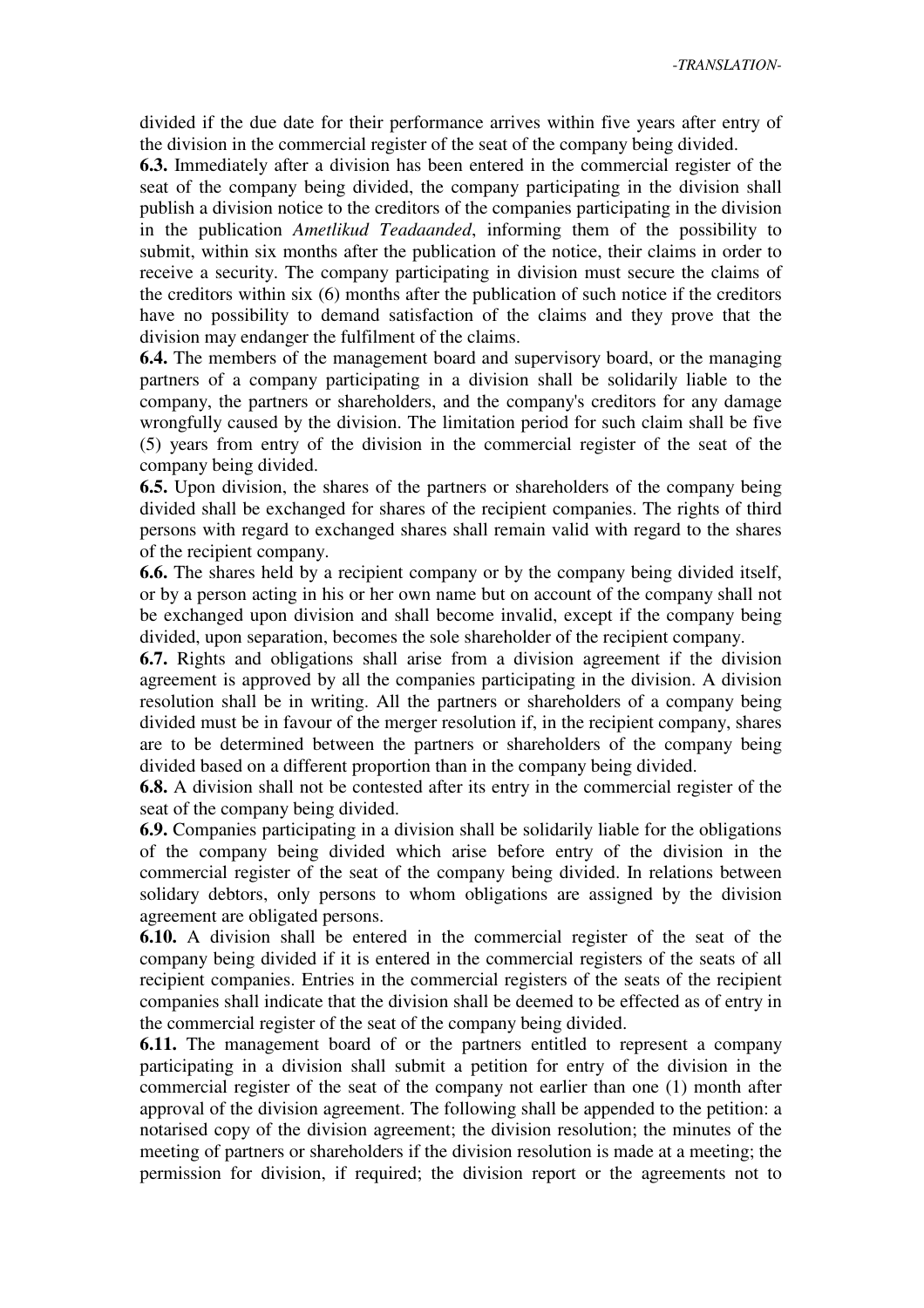prepare one; the auditor's report, if required, or the agreements not to prepare one; upon distribution, the final balance sheet of the company being divided if the company being divided submits the petition.

**6.12.** In a petition, the members of the management board of or the partners entitled to represent the company shall confirm that the division resolution is not contested, or that a corresponding petition has been denied.

**6.13.** After entry of the division in the commercial register of the seat of the company being divided, entries regarding the transfer of assets shall be made in registers on the petitions of the management boards of or the partners entitled to represent the recipient companies.

**6.14.** The partners or shareholders of the company being divided shall become partners or shareholders of the recipient companies pursuant to the division agreement as of entry of the division in the commercial register of the seat of the company being divided, except if the company being divided, upon separation, becomes the sole shareholder of the recipient company.

**6.15.** § 26 of the Accounting Act, pursuant to which an accounting entity which is being founded shall prepare an opening balance sheet showing the assets delivered to the legal person and paid-up assets and owners' equity before the commencement of business activities.

**6.16.** § 520 of the Commercial Code, pursuant to which the founders shall use the proposed business name of the company together with the appendage "asutamisel" [in foundation] for acting in the name of the company until entry of the company in the commercial register, as well as the contents of § 147 of the same, pursuant to which persons who conclude a transaction in the name of a company being founded before its entry in the commercial register shall be solidarily liable for performance of the obligations arising from the transaction.

**6.17.** In case the business name does not comply with the requirements of law, this resolution must be changed in the respective part, whereas the transaction value based whereupon the notary fee is calculated after amending the resolution shall be onetenth (1/10) of the transaction value of the initial resolution.

**6.18.** For the entry of the company in the commercial register, the application contained in this contract and the supplementary documents to the application must be submitted to the registrar of the commercial register within one (1) year from the entry into the memorandum of association.

# **7. ORIGINAL COPY OF THE NOTARIAL DEED AND ISSUE OF FIRST TRANSCRIPTS AND TRANSCRIPT**

**7.1.** The notarial deed is made and signed in one original copy to be kept at the notary's office.

**7.2.** On the day of making this deed, the Company Being Divided and Recipient Company I are issued first transcripts of the notarial deed.

**7.3.** A certified transcript of this notarial deed will be submitted to the commercial register and the Estonian Central Register of Securities.

### **8. COSTS OF ATTESTING THE DIVISION PLAN**

**8.1.** The costs of attesting the division plan shall be paid by the Company Being Divided.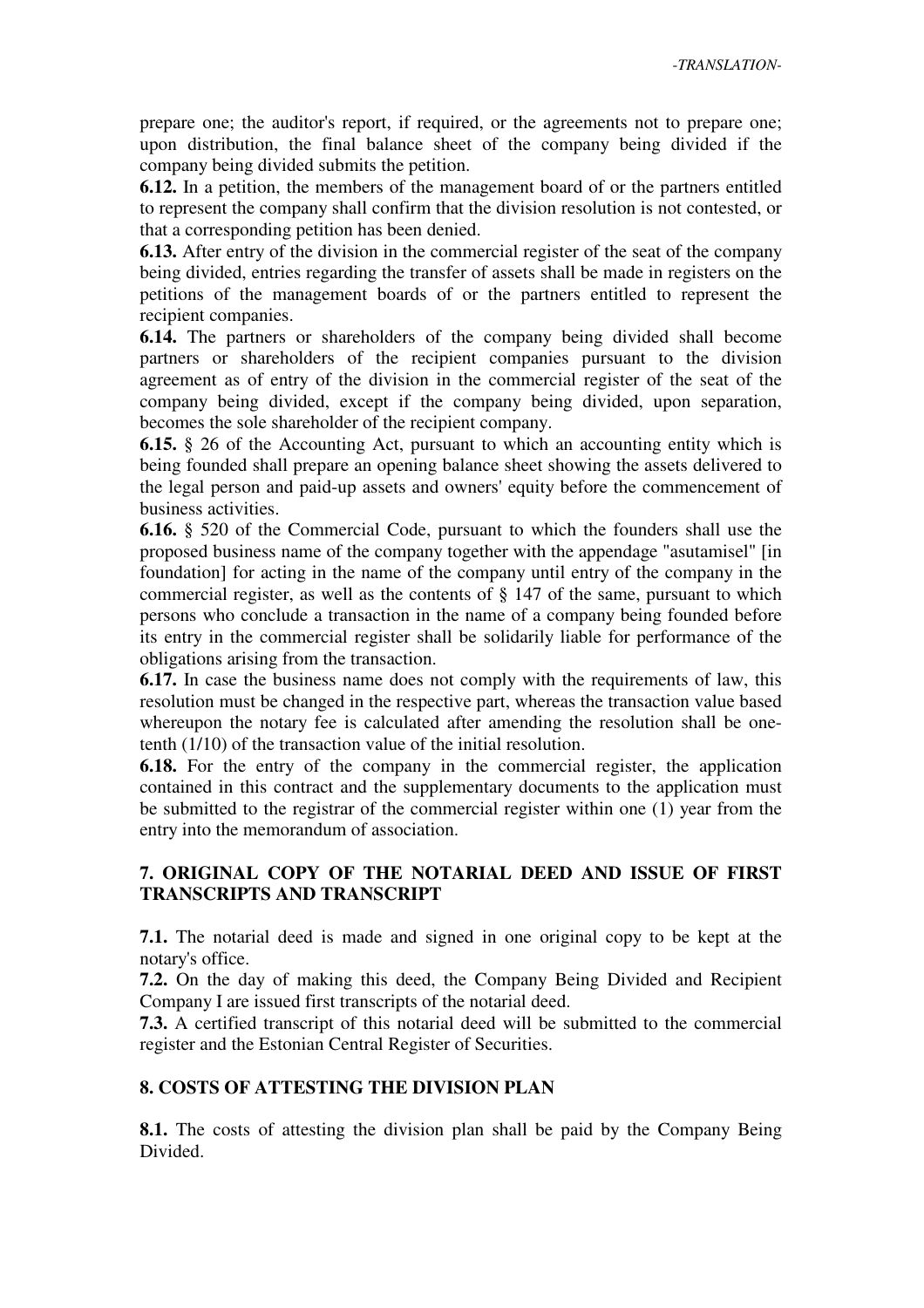**8.2.** The Company Being Divided shall pay the notary fee in cash or by payment card at the notary's office or within three (3) working days from entering into the contract by a bank transfer to the current account of the notary. The notary has the right to withhold until payment of the notary fee the documents submitted for making the notarial act and subject to returning.

This notarial deed was read out to the party in the presence of the person attesting the deed, it was handed over to the party for a review before approval, then approved by the party, and signed in own hand in the presence of the person attesting the deed. The party waived the reading out of the documents appended to the deed, the appended documents were presented to the party for examination, the party approved and signed them in own hand in the presence of the person attesting the deed.

This document contains 14 pages corded under the embossing seal.

Notary fee for attesting the transaction 55,024.49 kroons (transaction value 40,000 + 44,990,610 = 45,030,610 kroons, § 3, subsection 18 (3), § 22, clause 23 1) of the Notary Fees Act).

| Total notary fee | 55,024.49 kroons. |
|------------------|-------------------|
| <b>VAT</b>       | 9,904.41 kroons.  |
| Total            | 64,928.9 kroons.  |

The fee for preparing and attesting the transcripts and preparing the first transcripts shall be added to the above.

| Andres Kivistik                         | given names and surname | [Signed]<br>signature     |
|-----------------------------------------|-------------------------|---------------------------|
| Einar Pähkel<br>given names and surname |                         | [Signed]<br>signature     |
| Notary                                  | [Signed]                | [Seal: Notary of Tallinn] |

Robert Kimmel]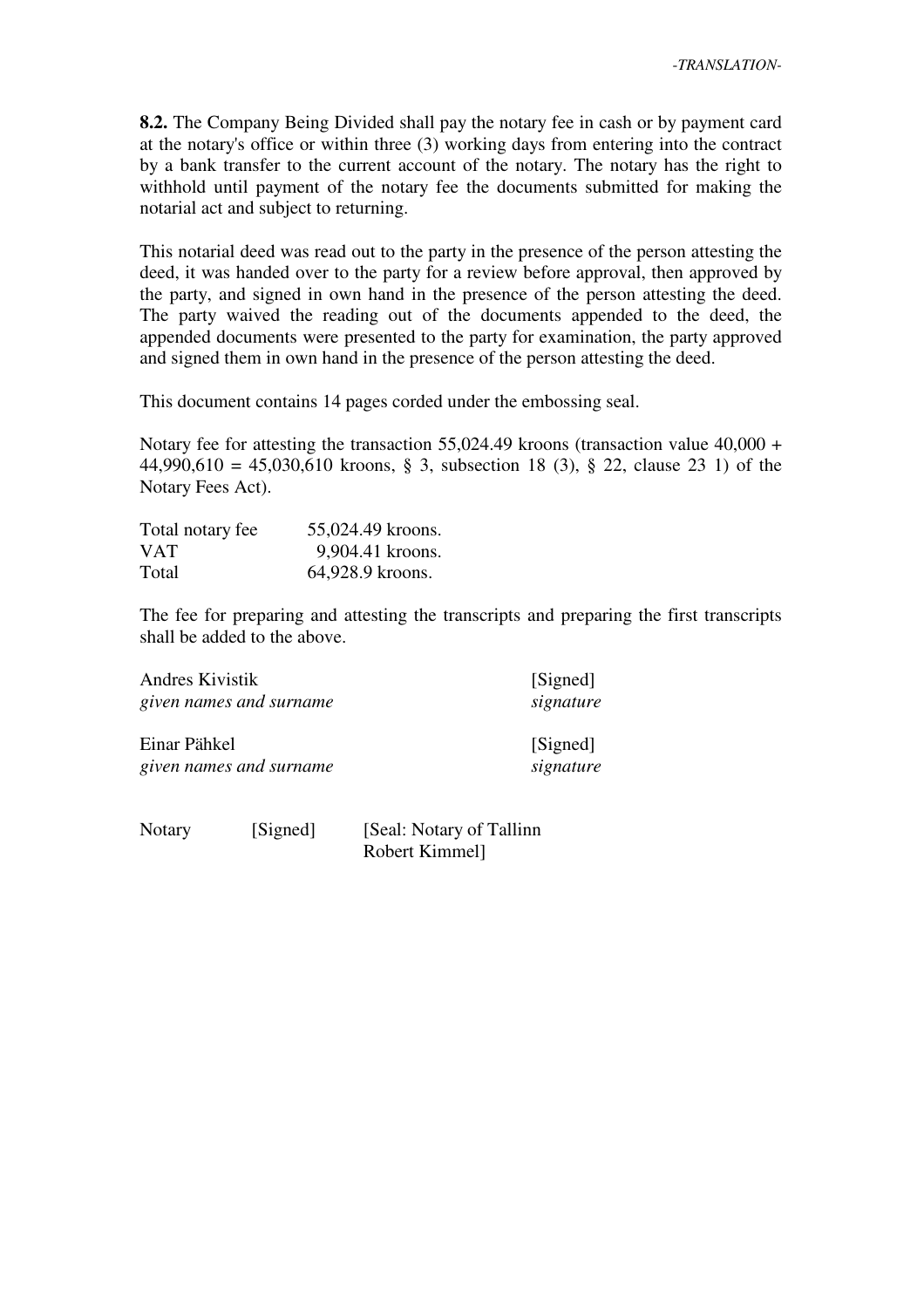## *ANNEX 2*

# ACCOUNTING BALANCE SHEET 2007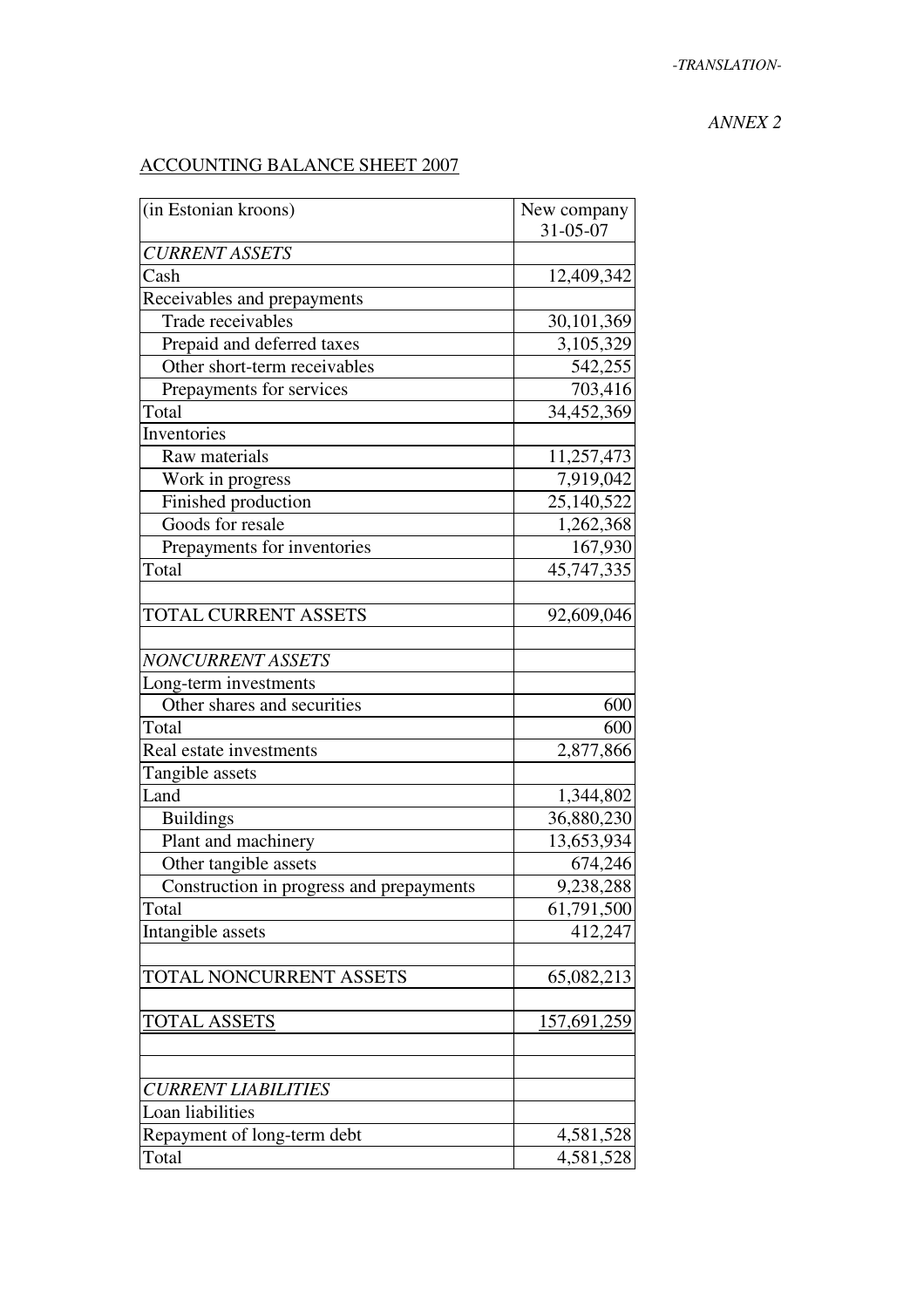| Payables and prepayments         |             |
|----------------------------------|-------------|
| Supplier payables                | 16,815,201  |
| Employee-related liabilities     | 6,334,974   |
| Taxes payable                    | 4,031,624   |
| Other payables                   | 4,704       |
| Prepayments received             | 426,482     |
| Total                            | 27,612,985  |
| Short-term provisions            | 577,005     |
| <b>TOTAL CURRENT LIABILITIES</b> | 32,771,518  |
|                                  |             |
| <b>NONCURRENT LIABILITIES</b>    |             |
| Long-term loan liabilities       |             |
| Long-term bank loans             | 45,002,373  |
| Total                            | 45,002,373  |
| Long-term provisions             | 3,047,312   |
| TOTAL NONCURRENT LIABILITIES     | 48,049,685  |
|                                  |             |
| <b>TOTAL LIABILITIES</b>         | 80,821,203  |
|                                  |             |
| TOTAL OWNERS' EQUITY*            | 76,870,056  |
|                                  |             |
| TOTAL LIABILITIES AND OWNERS'    | 157,691,259 |
| <b>EQUITY</b>                    |             |

\*Including share capital in nominal value 44,990,610

[Signed] [Signed]